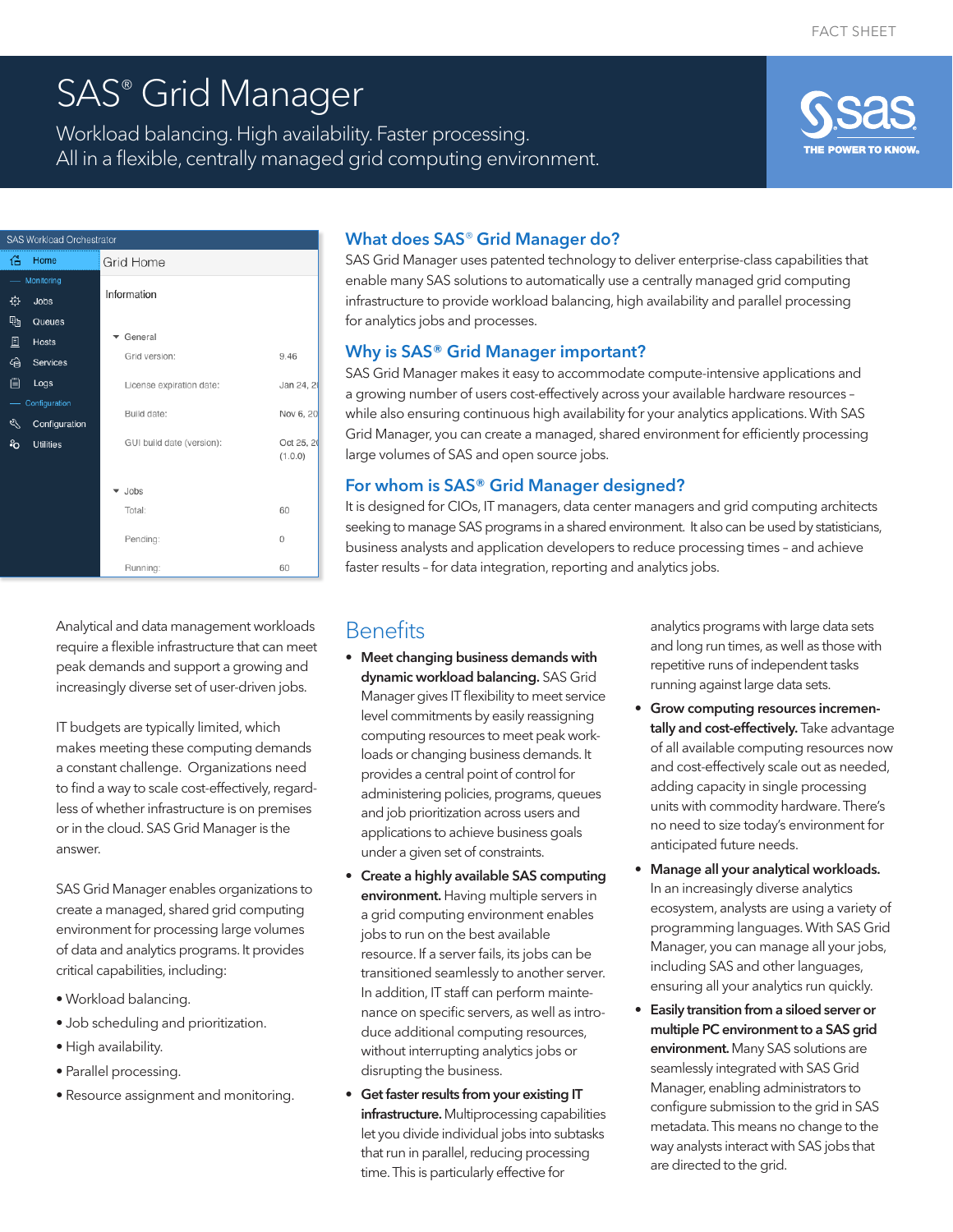# **Overview**

SAS Grid Manager gives you faster results by balancing user and application workloads among available computing resources. IT can incrementally add computing resources – in the form of lower-cost commodity hardware – eliminating the need to size today's environment for tomorrow's demands.

#### Dynamic, resource-based workload balancing

SAS Grid Manager delivers enterprise-class dynamic workload balancing for multiple users and applications. It automates the management and optimization of SAS grids and provides resilience by efficiently distributing the processing of analytical programs, both SAS and open source, across multiple CPUs.

Centralized administration lets you enforce policies to determine job prioritization based on different users' needs, as well as deliver better service levels to business units. And it gives IT staff the flexibility to easily identify and allocate computing resources to match changing demands.

### Shared environment with high availability

With SAS Grid Manager, there's no need to purchase a separate third-party tool for high availability because the solution includes high-availability capabilities for all services critical to a SAS environment. Failover to another node within the grid eliminates the need for a hot standby. And you can perform rolling maintenance with no interruption to users. Guaranteed execution of critical batch SAS jobs ensures that they complete successfully and within the expected time frame through the use of SAS checkpoint and automatic restart functionality.

#### Grid-enabled SAS<sup>®</sup>

Several solutions that generate SAS programs, including SAS Data Integration Studio (a component of SAS Enterprise Data Integration Server and SAS Data Integration Server) and SAS® Enterprise Miner™, are automatically tailored for parallel processing in a grid computing environment. To achieve maximum processing efficiency with minimum user intervention, these programs detect the grid environment at the time of execution. The grid-enabled logic that is produced can be saved as SAS Stored Processes for use by other SAS reporting clients to generate results for more users as cost-effectively as possible. As a result, you can integrate, cleanse and analyze larger volumes of data more quickly.

You can set up other SAS solutions, including SAS®Enterprise Guide® and SAS Studio, to automatically submit SAS jobs to a grid of shared computing resources. All SAS programs can take



Figure 1: SAS Grid Computing architecture.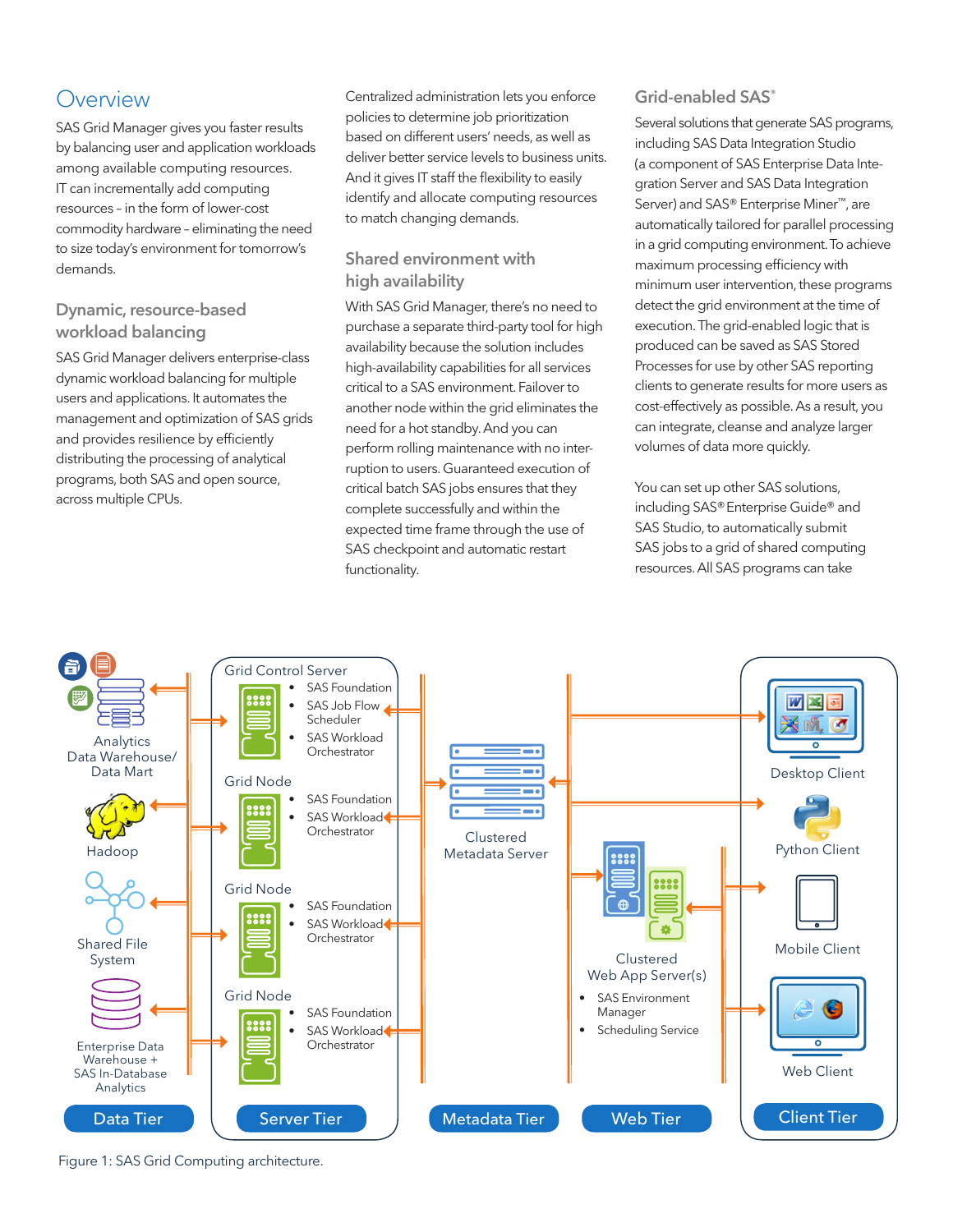advantage of a grid computing environment Key Features with the addition of programming syntax and a structure that allows the submission of entire programs to the grid or the parallel execution of program steps (subtasks). The grid option of the SAS Code Analyzer in Base SAS software automates this process by generating a new version of a SAS program that has been restructured to run in a distributed environment.

#### Automated, web-based management and monitoring

SAS Grid Manager includes a web-based tool for monitoring and managing resources, users and jobs running in the grid. It also serves as an interface for configuring and managing high-availability services, as well as defining alerts to be sent when thresholds are exceeded.

#### Scalability for running more complex analytics faster

You can manage a wide variety of SAS and open source jobs across grid environments for optimal resource utilization and faster processing. Individual SAS jobs can be divided into subtasks that are then executed in parallel to accelerate processing and increase workload throughput. You can also schedule your production SAS workflows to run across grid resources using the schedule manager plug-in within the SAS Management Console.

### TO LEARN MORE »

To learn more about SAS Grid Manager and see other related material, please visit [sas.com/g](https://www.sas.com/grid)rid.

#### A managed, shared environment

- Improves efficiency of program distribution and CPU utilization through dynamic, resource-based load balancing.
- Makes computing resources available to multiple users and multiple applications for running larger or more complex analysis.
- Provides job, queue, host and user management across your enterprise.
- Enables job prioritization by rules-based job queues to govern the use of computing resources.
- Provides automatic identification, allocation, management and optimization of computing resources and program flows.
- Allows administrators to easily create a set of metadata-defined grid and SAS options to be applied automatically to workloads submitted to the grid based on the user's identity and the application being used to access the grid.
- Simplifies administration of SAS environments through centralized policies.

#### High availability

- Provides high-availability capabilities for critical SAS services such as the SAS Metadata Server.
- Uses a grid node as a hot-standby machine for failover and enables nondisruptive, rolling maintenance.
- Detects hardware and software failures in the grid and recovers appropriately.
- Ensures that SAS and open source jobs will be completed optimally.
- Restarts SAS jobs automatically from the last successful checkpoint.

#### Grid-enabled SAS®

- Speeds up processing of analytics jobs and provides more efficient computing resource utilization.
- Provides load balancing for all SAS workloads to improve throughput and response time of all SAS clients.
- Enables many SAS solutions and user-written programs to be configured easily for submission to a grid of shared resources.
- Uses the SAS Code Analyzer to analyze job dependencies in SAS programs and generate grid-ready code.
- Provides automated session spawning and distributed processing across a set of diverse computing resources.
- Enables scheduling of production analytical workflows to be executed across grid resources:
	- Provides a process flow diagram to create SAS flows of one or more SAS jobs that can be simple or complex to meet your needs.
	- Uses all of the policies and resources of the grid.
- Integrates with all SAS analytics applications by storing grid-enabled code as SAS Stored Processes.
- Provides greater resilience for mission-critical applications and high availability for the SAS environment.
- Includes a command-line utility to automate batch submissions.
- Allows you to submit and forget, and reconnect later to retrieve results.
- Enables integration with other standard enterprise schedulers.
- Enables batch submission to leverage checkpoint information and automatically restart jobs.
- Applies grid policies to SAS workspace servers when they are launched through the grid.